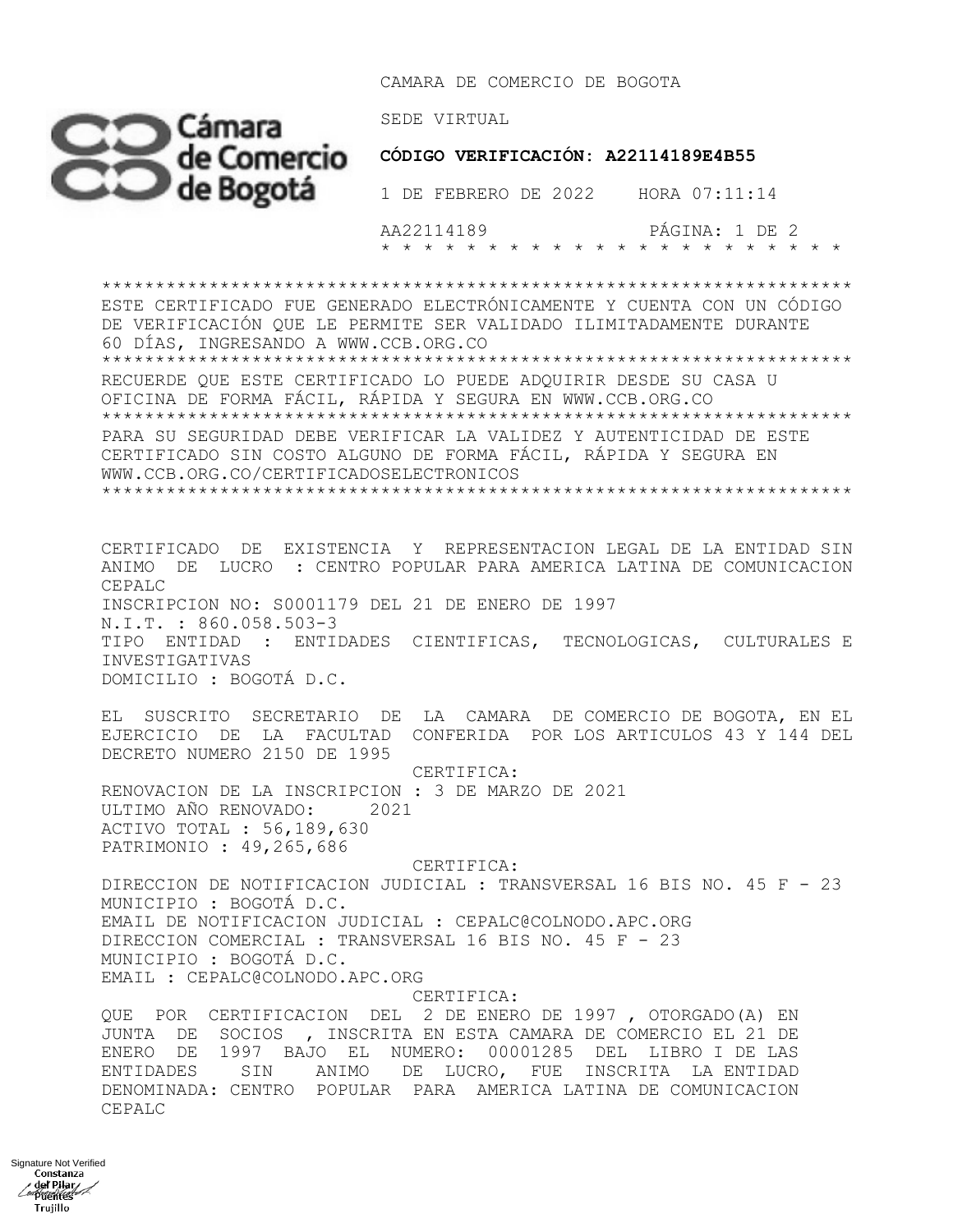CERTIFICA: QUE DICHA ENTIDAD OBTUVO SU PERSONERIA JURIDICA NUMERO : 3298 EL 12 DE JULIO DE 1978, OTORGADA POR: ALCALDIA MAYOR DE BOGOTA CERTIFICA: ENTIDAD QUE EJERCE LA FUNCION DE INSPECCION, VIGILANCIA Y CONTROL: ALCALDIA MAYOR DE BOGOTA CERTIFICA: VIGENCIA: QUE EL TERMINO DE DURACION DE LA ENTIDAD ES INDEFINIDO CERTIFICA: OBJETO: LOS OBJETIVOS PRINCIPALES, SIN ANIMO DE LUCRO Y SOLAMENTE POR SENTIDO DE SERVICIO, SE EFECTURAN POR MEDIO DE CURSOS: FOMEN-TAR EL SENTIDO ANALITICO DE LOS MEDIOS MASIVOS DE COMUNICACION - COMO LA PRENSA, CINE, RADIO Y TELEVISION. FOMENTAR LA CREATIVIDAD EN MEDIO PEQUEÑOS DE COMUNICACION; ARTES GRAFICAS, TEATRO, PROGRA MAS RADIALES, CANCION SERIGRAFIA, TITERES Y AUDIOVISUALES; PUBLI-CAR A NIVEL LATINOAMERICANO LOS MEJORES TRABAJOS QUE LOS PARTICI-PANTES REALICEN.- CERTIFICA: ACTIVIDAD PRINCIPAL: 9499 (ACTIVIDADES DE OTRAS ASOCIACIONES N.C.P.) CERTIFICA: \$ 49.265.686,00 CERTIFICA: \*\* ORGANOS DE ADMINISTRACION \*\* QUE POR ACTA NO. 44 DE ASAMBLEA GENERAL DEL 27 DE ENERO DE 2019, INSCRITA EL 29 DE ENERO DE 2019 BAJO EL NUMERO 00312655 DEL LIBRO I DE LAS ENTIDADES SIN ANIMO DE LUCRO, FUE (RON) NOMBRADO (S): NOMBRE IDENTIFICACION MIEMBRO PRINCIPAL COMITE EJECUTIVO POSADA ROJAS FELIX ANTONIO C.C. 000000070057412 MIEMBRO PRINCIPAL COMITE EJECUTIVO BELTRAN ACOSTA AMPARO C.C. 000000041384388 MIEMBRO PRINCIPAL COMITE EJECUTIVO TORRES SILVA PILAR DE LAS MERCEDES C.C. 000000052082251 MIEMBRO PRINCIPAL COMITE EJECUTIVO SILVA ALVAREZ CARLOS JOAQUIN C.C. 000000079294064 CERTIFICA: REPRESENTACION LEGAL: EL REPRESENTANTE LEGAL ES EL DIRECTOR.- CERTIFICA: \*\* NOMBRAMIENTOS \*\* QUE POR ACTA NO. 0000031 DE ASAMBLEA DE ASOCIADOS DEL 28 DE ENERO DE 2007, INSCRITA EL 29 DE ENERO DE 2007 BAJO EL NUMERO 00111859 DEL LIBRO I DE LAS ENTIDADES SIN ANIMO DE LUCRO, FUE (RON) NOMBRADO (S): NOMBRE IDENTIFICACION REPRESENTANTE LEGAL ESAL POSADA ROJAS FELIX ANTONIO C.C. 000000070057412 CERTIFICA: QUE EN ESTA CAMARA DE COMERCIO NO APARECEN INSCRIPCIONES POSTERIORES DE DOCUMENTOS REFERENTES A REFORMA, DISOLUCION LIQUIDACION O NOMBRAMIENTOS DE REPRESENTANTES LEGALES DE LA MENCIONADA ENTIDAD. CERTIFICA: EL REGISTRO ANTE LAS CAMARAS DE COMERCIO NO CONSTITUYE APROBACION DE ESTATUTOS. (DECRETO 2150 DE 1995 Y DECRETO 427 DE 1996). LA PERSONA JURIDICA DE QUE TRATA ESTE CERTIFICADO SE ENCUENTRA SUJETA A LA INSPECCION, VIGILANCIA Y CONTROL DE LAS AUTORIDADES QUE EJERCEN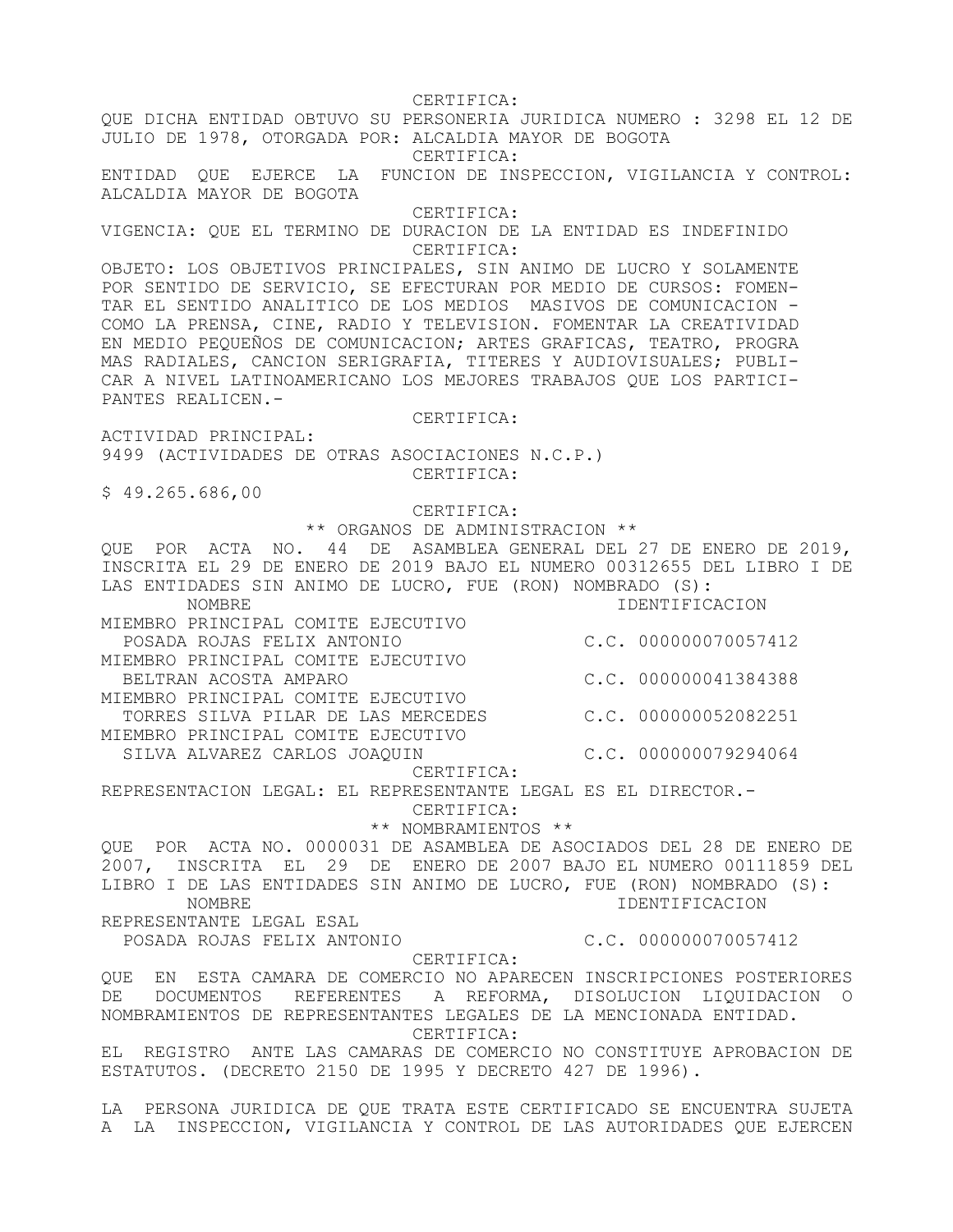## Cámara DE COMERCIO DE BOGOTA SEDE VIRTUAL

**CÓDIGO VERIFICACIÓN: A22114189E4B55** 

 1 DE FEBRERO DE 2022 HORA 07:11:14 AA22114189 PÁGINA: 2 DE 2 \* \* \* \* \* \* \* \* \* \* \* \* \* \* \* \* \* \* \* \* \* \*

ESTA FUNCION, POR LO TANTO DEBERA PRESENTAR ANTE LA AUTORIDAD CORRESPONDIENTE, EL CERTIFICADO DE REGISTRO RESPECTIVO, EXPEDIDO POR LA CAMARA DE COMERCIO, DENTRO DE LOS 10 DIAS HABILES SIGUIENTES A LA FECHA DE INSCRIPCION, MAS EL TERMINO DE LA DISTANCIA CUANDO EL DOMICILIO DE LA PERSONA JURIDICA SIN ANIMO DE LUCRO QUE SE REGISTRA ES DIFERENTE AL DE LA CAMARA DE COMERCIO QUE LE CORRESPONDE. EN EL CASO DE REFORMAS ESTATUTARIAS ADEMAS SE ALLEGARA COPIA DE LOS ESTATUTOS.

TODA AUTORIZACION, PERMISO, LICENCIA O RECONOCIMIENTO DE CARACTER OFICIAL, SE TRAMITARA CON POSTERIORIDAD A LA INSCRIPCION DE LAS PERSONAS JURIDICAS SIN ANIMO DE LUCRO EN LA RESPECTIVA CAMARA DE COMERCIO.

CERTIFICA:

DE CONFORMIDAD CON LO ESTABLECIDO EN EL CÓDIGO DE PROCEDIMIENTO ADMINISTRATIVO Y DE LO CONTENCIOSO ADMINISTRATIVO Y DE LA LEY 962 DE 2005, LOS ACTOS ADMINISTRATIVOS DE REGISTRO AQUÍ CERTIFICADOS QUEDAN EN FIRME DIEZ (10) DÍAS HÁBILES DESPUÉS DE LA FECHA DE LA CORRESPONDIENTE ANOTACIÓN, SIEMPRE QUE NO SEAN OBJETO DE RECURSO. LOS SÁBADOS NO SON TENIDOS EN CUENTA COMO DÍAS HÁBILES PARA LA CÁMARA DE COMERCIO DE BOGOTÁ.

\* \* \* EL PRESENTE CERTIFICADO NO CONSTITUYE PERMISO DE \* \* \*  $FUNCIONAMIENTO$  EN NINGUN CASO

## TAMAÑO EMPRESA

DE CONFORMIDAD CON LO PREVISTO EN EL ARTÍCULO 2.2.1.13.2.1 DEL DECRETO 1074 DE 2015 Y LA RESOLUCIÓN 2225 DE 2019 DEL DANE EL TAMAÑO DE LA EMPRESA ES MICROEMPRESA

LO ANTERIOR DE ACUERDO A LA INFORMACIÓN REPORTADA POR EL MATRICULADO O INSCRITO EN EL FORMULARIO RUES:

INGRESOS POR ACTIVIDAD ORDINARIA \$393,819,514

ACTIVIDAD ECONÓMICA POR LA QUE PERCIBIÓ MAYORES INGRESOS EN EL PERÍODO - CIIU : 9499

\*\*\*\*\*\*\*\*\*\*\*\*\*\*\*\*\*\*\*\*\*\*\*\*\*\*\*\*\*\*\*\*\*\*\*\*\*\*\*\*\*\*\*\*\*\*\*\*\*\*\*\*\*\*\*\*\*\*\*\*\*\*\*\*\*\*\*\*\*\* \*\* ESTE CERTIFICADO REFLEJA LA SITUACION JURIDICA DE LA \*\* \*\*ENTIDAD SIN ANIMO DE LUCRO HASTA LA FECHA Y HORA DE SU EXPEDICION.\*\* \*\*\*\*\*\*\*\*\*\*\*\*\*\*\*\*\*\*\*\*\*\*\*\*\*\*\*\*\*\*\*\*\*\*\*\*\*\*\*\*\*\*\*\*\*\*\*\*\*\*\*\*\*\*\*\*\*\*\*\*\*\*\*\*\*\*\*\*\*\*

EL SECRETARIO DE LA CAMARA DE COMERCIO DE BOGOTA, VALOR : \$ 6,500